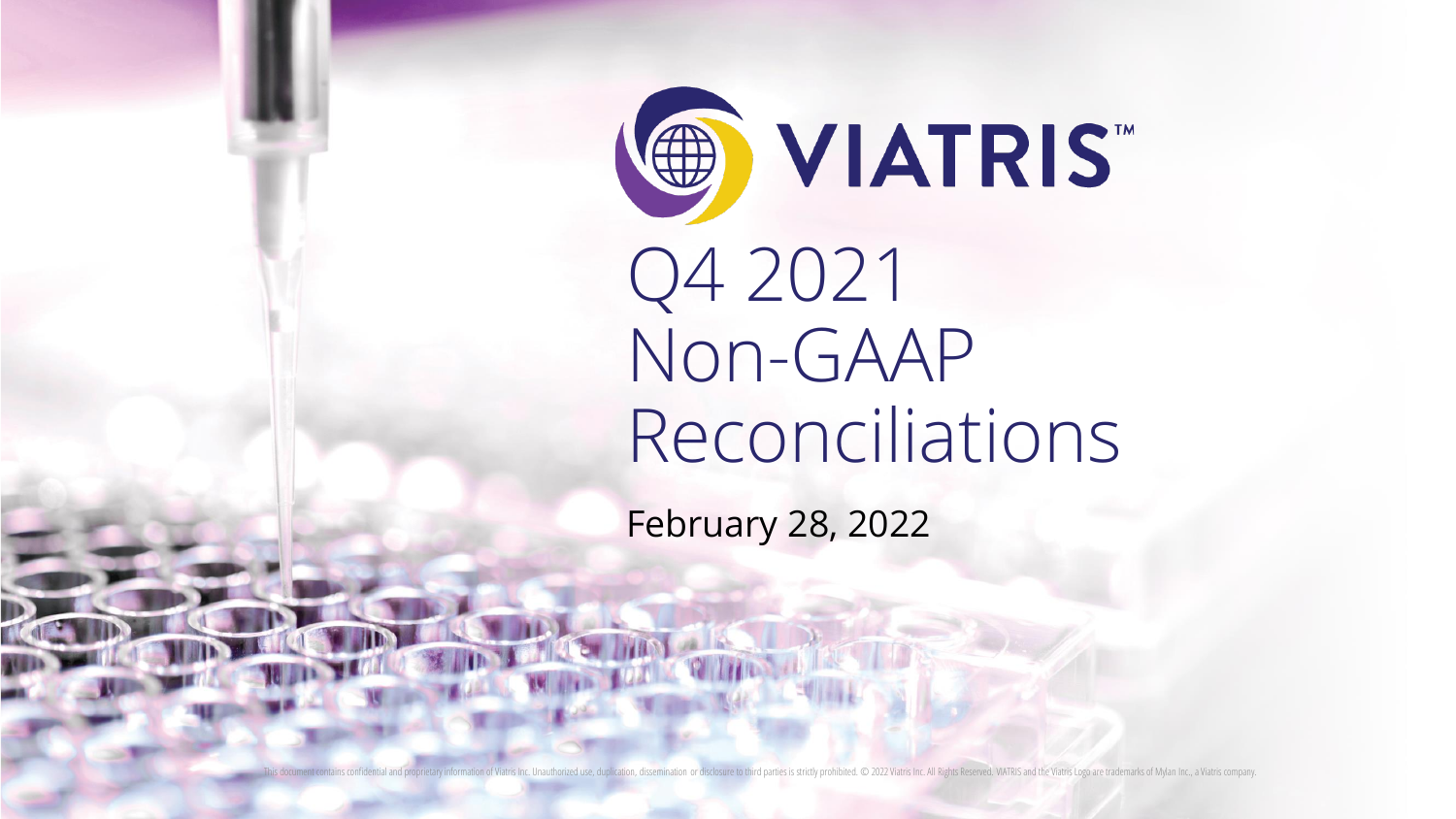# Non-GAAP Financial Measures

#### **Non-GAAP Financial Measures**

This presentation includes the presentation and discussion of certain financial information that differs from what is reported under accounting principles generally accepted in the United States ("U.S. GAAP"). These non-GAAP financial measures, including, but not limited to, adjusted EBITDA, estimated biosimilars adjusted EBITDA, free cash flow, adjusted gross margin. adjusted SG&A, and as a % of total revenues, adjusted R&D and as a % of total revenues, adjusted EBITDA margin, adjusted net earnings, adjusted effective tax rate, gross leverage ratio, and long-term gross leverage target, are presented in order to supplement investors' and other readers' understanding and assessment of the financial performance of Viatris Inc. ("Viatris" or the "Company"). Free cash flow refers to U.S. GAAP net cash provided by operating activities, less capital expenditures. Adjusted EBITDA margins refers to adjusted EBITDA divided by total revenues. Viatris has provided reconciliations of such non-GAAP financial measures to the most directly comparable U.S. GAAP financial measures. Investors and other readers are encouraged to review the related U.S. GAAP financial measures and the reconciliations of the non-GAAP measures to their most directly comparable U.S. GAAP measures set forth in this presentation and in the section titled "GAAP/Non-GAAP Reconciliations", and investors and other readers should consider non-GAAP measures only as supplements to, not as substitutes for or as superior measures to, the measures of financial performance prepared in accordance with U.S. GAAP.

#### **2022 Guidance**

The Company is not providing forward-looking guidance for U.S. GAAP net earnings (loss) or a quantitative reconciliation of its 2022 adjusted EBITDA guidance to the most directly comparable U.S. GAAP measure, U.S. GAAP net earnings (loss), because it is unable to predict with reasonable certainty the ultimate outcome of certain significant items, including integration and acquisition-related expenses, restructuring expenses, asset impairments, litigation settlements and other contingencies, such as changes to contingent consideration and certain other gains or losses, as well as related income tax accounting, because certain of these items have not occurred, are out of the Company's control and/or cannot be reasonably predicted without unreasonable effort. These items are uncertain, depend on various factors, and could have a material impact on U.S. GAAP reported results for the guidance period.

#### **Long-Term Gross Leverage Target**

The stated forward-looking non-GAAP financial measure of long-term gross leverage target of 3.0x with a range of 2.8x – 3.2x, is based on the ratio of (i) targeted notional gross debt and (ii) targeted adjusted EBITDA. However, the Company has not quantified future amounts to develop this target but has stated its goal to manage notional gross debt and adjusted earnings and adjusted EBITDA over time in order to generally maintain or reach the target. This target does not reflect Company guidance.

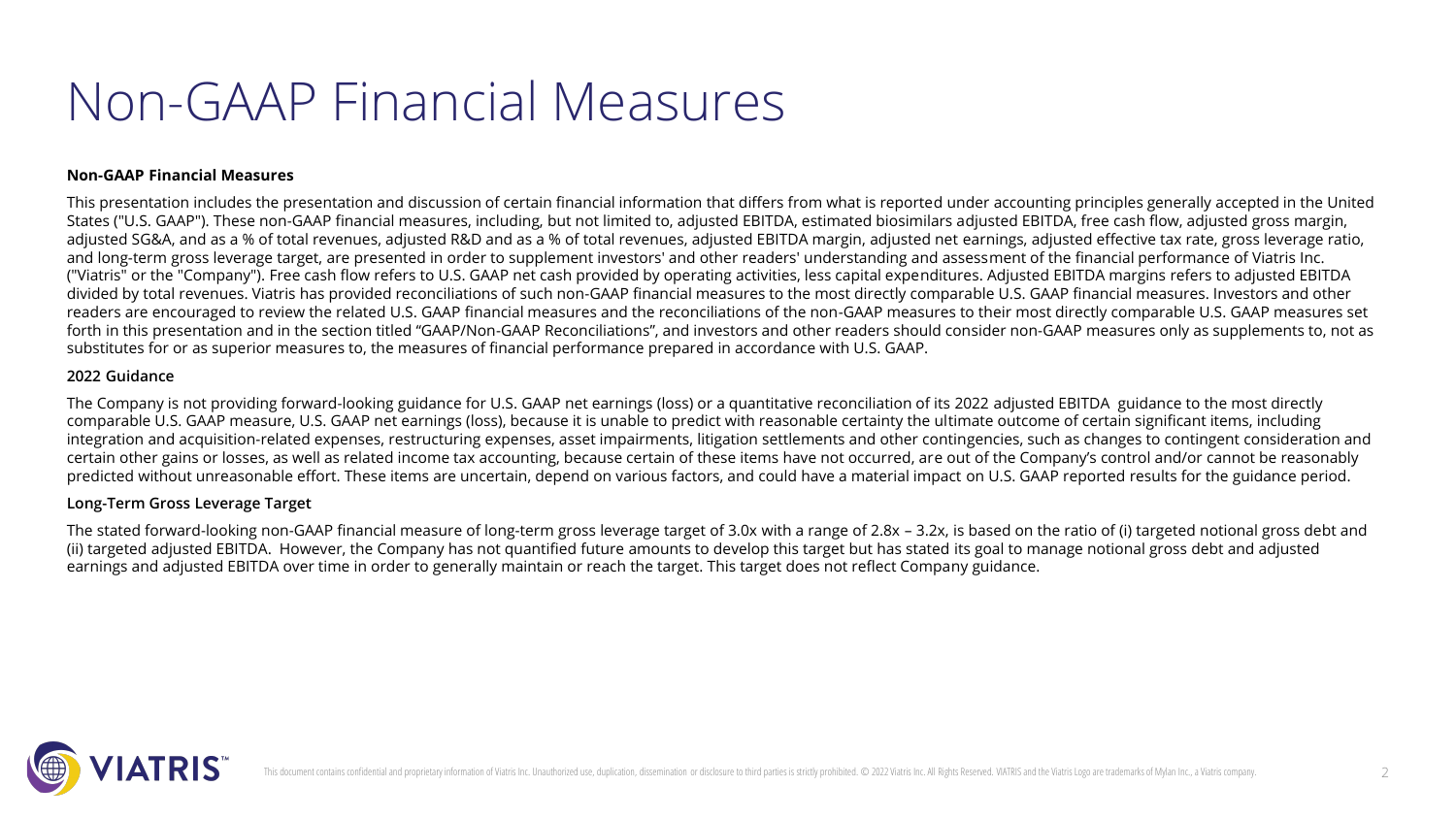### Viatris Inc. and Subsidiaries Full Year 2022 Guidance Items

(Unaudited; in millions)

|                                                        | <b>GAAP</b>         | Non-GAAP          |
|--------------------------------------------------------|---------------------|-------------------|
| <b>Total Revenues</b>                                  | \$17,000 - \$17,500 | N/A               |
| <b>Adjusted EBITDA</b>                                 | N/A                 | \$5,800 - \$6,200 |
| Net Cash provided<br>by<br><b>Operating Activities</b> | $$3,200 - $3,400$   | N/A               |
| <b>Free Cash Flow</b>                                  | N/A                 | $$2,500 - $2,900$ |

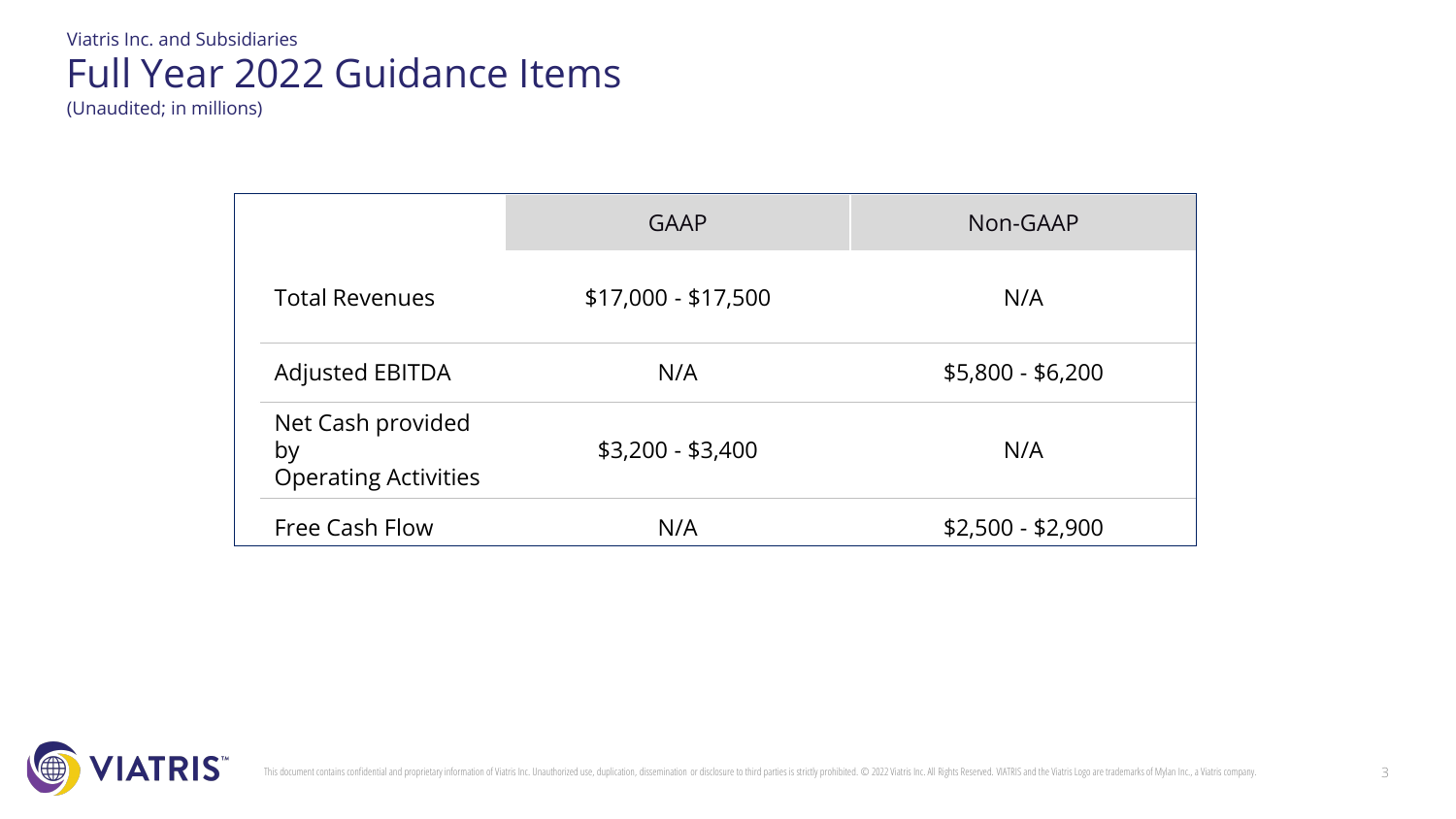#### Viatris Inc. and Subsidiaries Reconciliation of Estimated 2022 GAAP Net Cash Provided by Operating Activities to Free Cash Flow (Unaudited; in millions)

| Estimated GAAP Net Cash provided by Operating Activities | $$3,200 - $3,400$ |
|----------------------------------------------------------|-------------------|
| Less: Capital Expenditures                               | $($525) - ($675)$ |
| Free Cash Flow                                           | $$2,500 - $2,900$ |

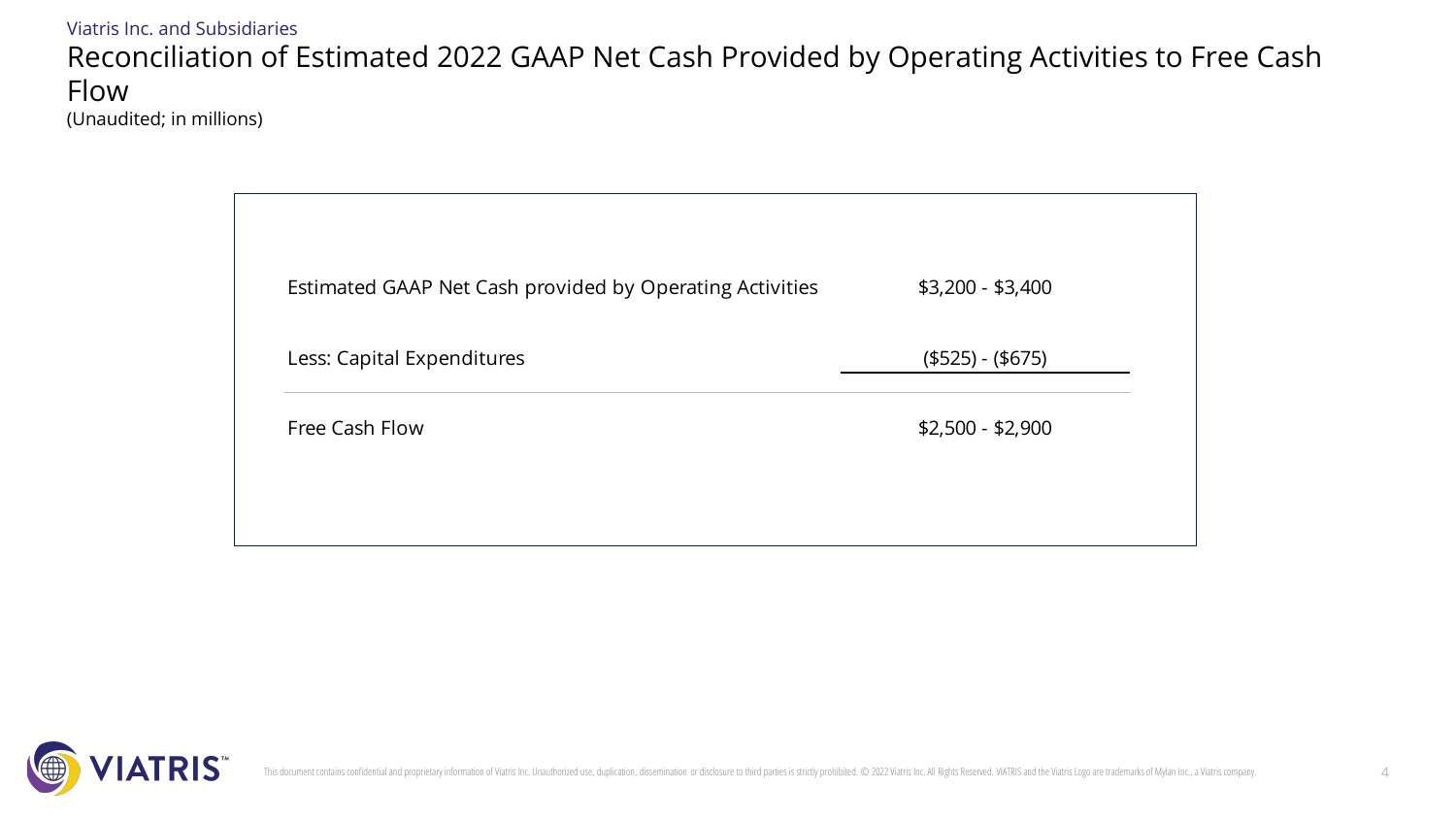## Adjusted Net Earnings

|                                                                                       | <b>Three Months Ended</b><br>December 31. |              | <b>Year Ended</b><br>December 31, |         |
|---------------------------------------------------------------------------------------|-------------------------------------------|--------------|-----------------------------------|---------|
| (in millions)                                                                         | 2021                                      | 2020         | 2021                              | 2020    |
|                                                                                       | $(263.8)$ \$                              | $(915.8)$ \$ | $(1,269.1)$ \$                    | (669.9) |
| Purchase accounting related amortization (primarily included in cost of sales) (a)    | 695.0                                     | 861.1        | 4.039.7                           | 1.933.6 |
|                                                                                       | 273.9                                     | 71.3         | 329.2                             | 107.8   |
| Interest expense (primarily amortization of premiums and discounts on long term debt) | (13.5)                                    | (4.0)        | (53.8)                            | 12.6    |
|                                                                                       | 9.7                                       | 11.0         | 61.9                              | 48.4    |
|                                                                                       | 84.9                                      | 395.4        | 234.6                             | 613.6   |
|                                                                                       | 157.8                                     | 276.1        | 899.4                             | 323.1   |
| Share-based compensation expense                                                      | 22.5                                      | 29.4         | 111.2                             | 79.2    |
| Other special items included in:                                                      |                                           |              |                                   |         |
|                                                                                       | 75.9                                      | 138.8        | 333.0                             | 438.1   |
|                                                                                       | 71.1                                      | 1.4          | 83.2                              | 47.2    |
|                                                                                       | 10.1                                      | 31.7         | 49.5                              | 44.6    |
|                                                                                       | (5.7)                                     | (0.4)        | (8.0)                             | (16.8)  |
|                                                                                       | (146.2)                                   | (245.4)      | (343.0)                           | (589.7) |
|                                                                                       | $971.7$ \$                                | $650.6$ \$   | 4,467.8 \$                        | 2,371.8 |

(a) Includes amortization of the purchase accounting inventory fair value adjustment related to the Combination totaling approximately \$1.19 billion for the year ended December 31, 2021.

(b) Acquisition related costs consist primarily of transaction costs including legal and consulting fees and integration activities.

(c) For the three months ended December 31, 2021, charges of approximately \$135.2 million are included in cost of sales, approximately \$1.4 million are included in R&D, and approximately \$21.4 million are included in SG&A. \$534.7 million are included in cost of sales, approximately \$13.3 million are included in R&D, and approximately \$351.5 million are included in SG&A.

(d) Costs incurred during the three months and year ended December 31, 2021 include incremental manufacturing variances and site remediation activities as a result of the activities at the Company's Morgantown plant of app plants in the 2020 restructuring program of approximately \$39.8 million and \$143.3 million, respectively.

(e) Adjustments primarily relate to non-refundable payments related to development collaboration agreements.

(f) Adjusted for changes for uncertain tax positions and for certain impacts of the Combination.

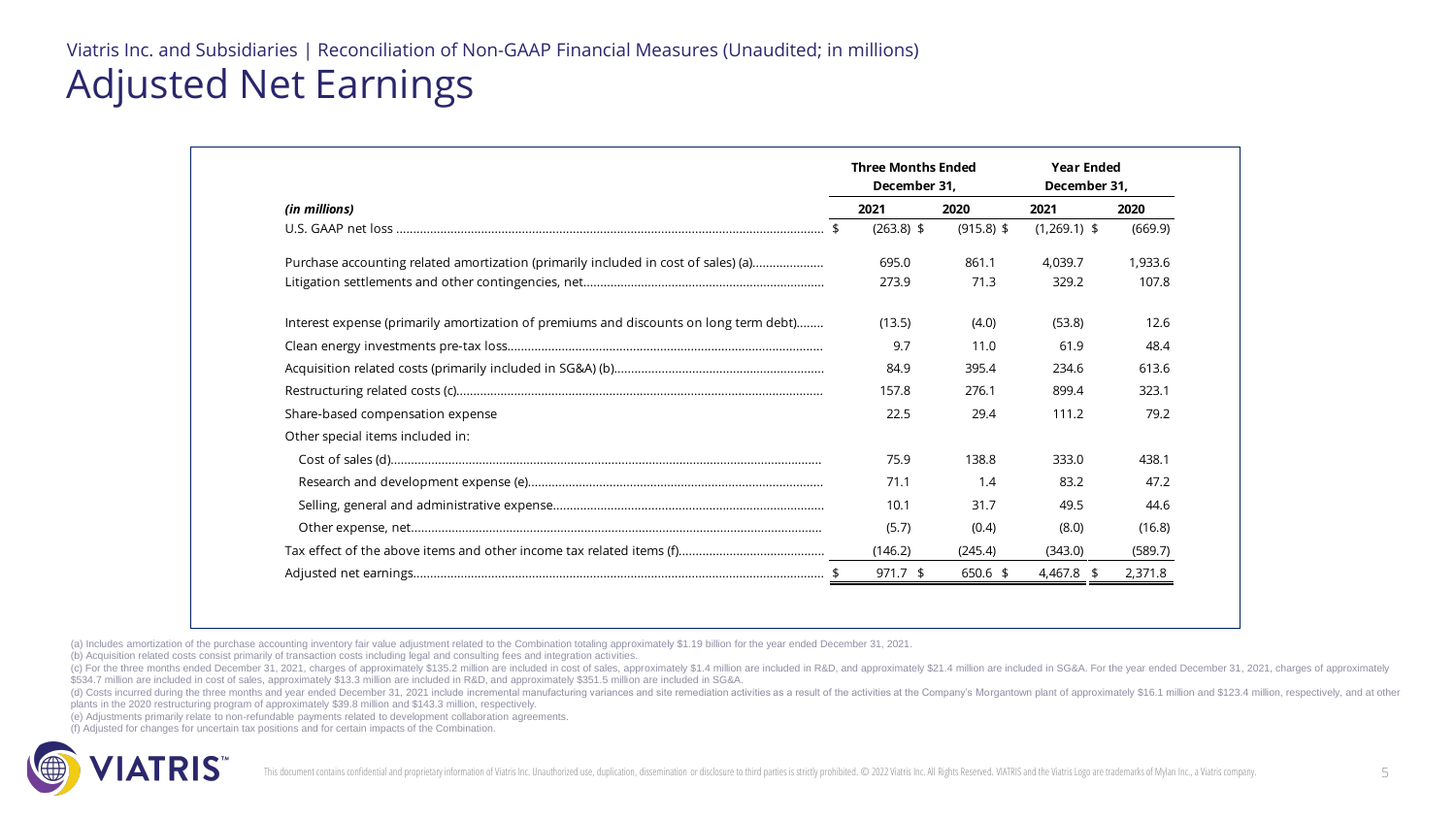### Viatris Inc. and Subsidiaries | Reconciliation of Non-GAAP Financial Measures (Unaudited; in millions) (Loss) Earning to Adjusted EBITDA

|                             | <b>Three Months Ended</b><br>December 31, |              | <b>Year Ended</b><br>December 31, |         |
|-----------------------------|-------------------------------------------|--------------|-----------------------------------|---------|
| (In millions)               | 2021                                      | 2020         | 2021                              | 2020    |
|                             | $(263.8)$ \$                              | $(915.8)$ \$ | $(1,269.1)$ \$                    | (669.9) |
| Add / (deduct) adjustments: |                                           |              |                                   |         |
|                             | 9.7                                       | 11.0         | 61.9                              | 48.4    |
|                             | 59.9                                      | (97.7)       | 604.7                             | (51.3)  |
|                             | 148.2                                     | 144.4        | 636.2                             | 497.8   |
|                             | 749.8                                     | 953.1        | 4,506.5                           | 2,216.1 |
|                             | 703.8 \$                                  | $95.0$ \$    | 4,540.2 \$                        | 2,041.1 |
| Add / (deduct) adjustments: |                                           |              |                                   |         |
|                             | 22.5                                      | 29.4         | 111.2                             | 79.2    |
|                             | 273.9                                     | 71.3         | 329.2                             | 107.8   |
|                             | 415.6                                     | 819.4        | 1,445.5                           | 1,426.0 |
|                             | $1,415.8$ \$                              | $1,015.1$ \$ | $6,426.1$ \$                      | 3,654.1 |

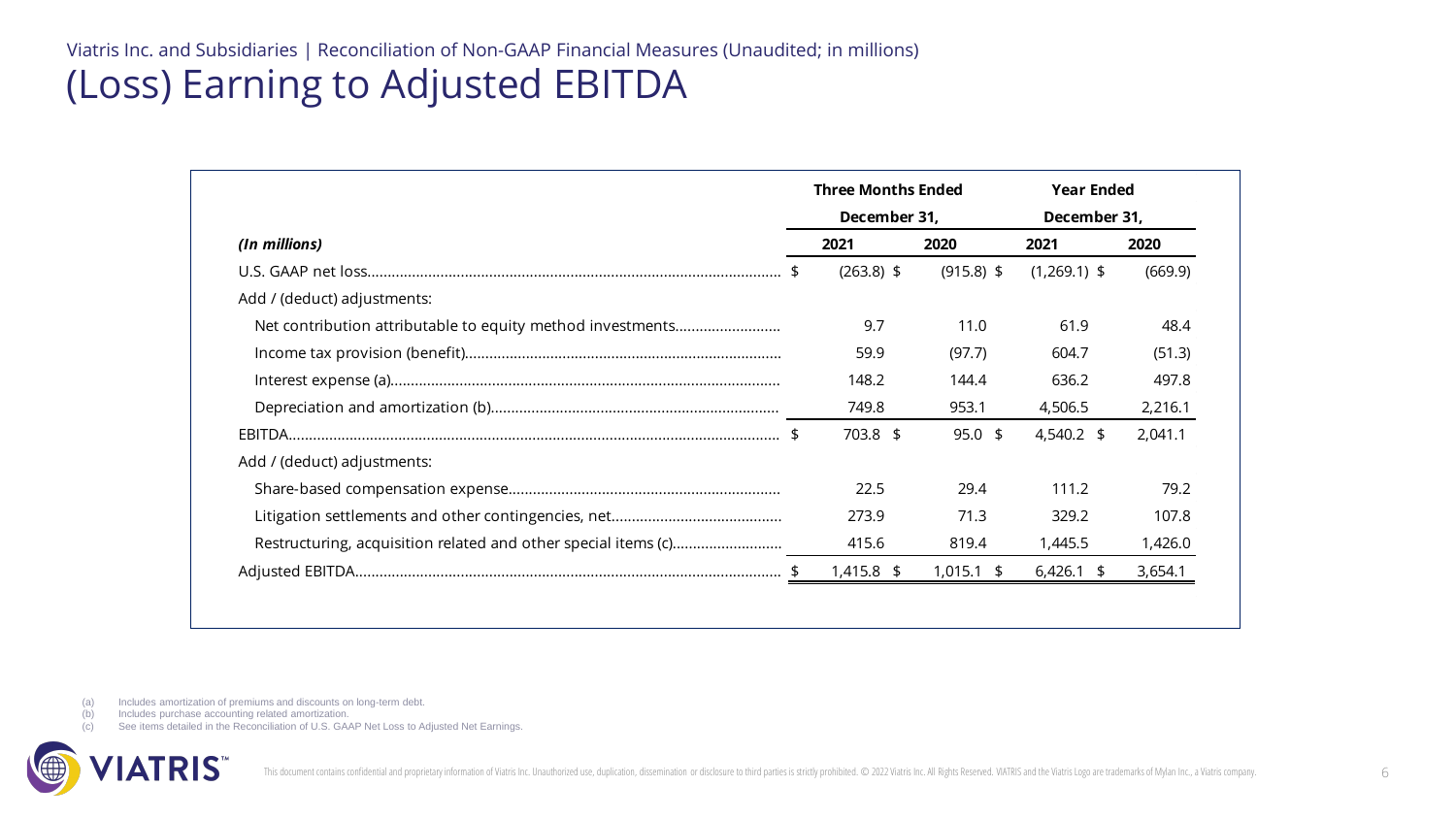|                                   |              |          |          | <b>Three Months Ended</b>     |                                                        |                       |
|-----------------------------------|--------------|----------|----------|-------------------------------|--------------------------------------------------------|-----------------------|
|                                   |              |          |          | December 31                   |                                                        |                       |
| (In millions, except %s)          | 2021         | 2020     | % Change | 2021 Currency<br>Impact $(1)$ | 2021 Constant Currency Constant Currency %<br>Revenues | Change <sup>(2)</sup> |
| Net sales                         |              |          |          |                               |                                                        |                       |
|                                   | 2,560.8 \$   | 2,378.6  | 8 % \$   | 41.4 \$                       | 2,602.2                                                | 9%                    |
|                                   | 503.8        | 190.6    | nm       | (8.7)                         | 495.1                                                  | nm                    |
|                                   | 539.2        | 389.5    | 38 %     | 31.6                          | 570.8                                                  | 47 %                  |
|                                   | 727.5        | 629.0    | 16 %     | 21.5                          | 749.0                                                  | 19%                   |
|                                   | 4,331.3      | 3,587.7  | 21 %     | 85.8                          | 4,417.1                                                | 23 %                  |
|                                   | 10.3         | 35.8     | (71)%    | 0.3                           | 10.6                                                   | (70)%                 |
| Consolidated total revenues (4)\$ | $4,341.6$ \$ | 3,623.5  | 20 % \$  | $86.1$ \$                     | 4,427.7                                                | 22 %                  |
|                                   |              |          |          |                               |                                                        |                       |
|                                   |              |          |          | <b>Year Ended</b>             |                                                        |                       |
|                                   |              |          |          | December 31,                  |                                                        |                       |
|                                   |              |          |          | 2021 Currency                 | 2021 Constant Currency Constant Currency %             |                       |
| (In millions, except %s)          | 2021         | 2020     | % Change | Impact $(1)$                  | Revenues                                               | Change $(2)$          |
| Net sales                         |              |          |          |                               |                                                        |                       |
|                                   | 10,428.7 \$  | 8,510.9  | 23 % \$  | $(185.1)$ \$                  | 10,243.6                                               | 20 %                  |
|                                   | 2,212.8      | 259.9    | nm       | (9.3)                         | 2,203.5                                                | nm                    |
|                                   | 2,027.4      | 1,195.3  | 70 %     | (2.7)                         | 2,024.7                                                | 69%                   |
|                                   | 3,144.7      | 1,853.8  | 70 %     | (9.3)                         | 3,135.4                                                | 69%                   |
|                                   | 17,813.6     | 11,819.9 | 51 %     | (206.4)                       | 17,607.2                                               | 49 %                  |
|                                   | 72.7         | 126.1    | (42)%    | (1.0)                         | 71.7                                                   | (43)%                 |

(1) Currency impact is shown as unfavorable (favorable).

(2) The constant currency percentage change is derived by translating net sales or revenues for the current period at prior year comparative period exchange rates, and in doing so shows the percentage change from 2021 cons corresponding amount in the prior year.

(3) For the three months ended December 31, 2021, other revenues in Developed Markets, JANZ, and Emerging Markets were approximately \$4.4 million, \$0.2 million, and \$5.7 million, respectively. For the year ended December 3 Markets, JANZ, and Emerging Markets were approximately \$51.0 million, \$1.5 million, and \$20.2 million, respectively.

Amounts exclude intersegment revenue that eliminates on a consolidated basis.

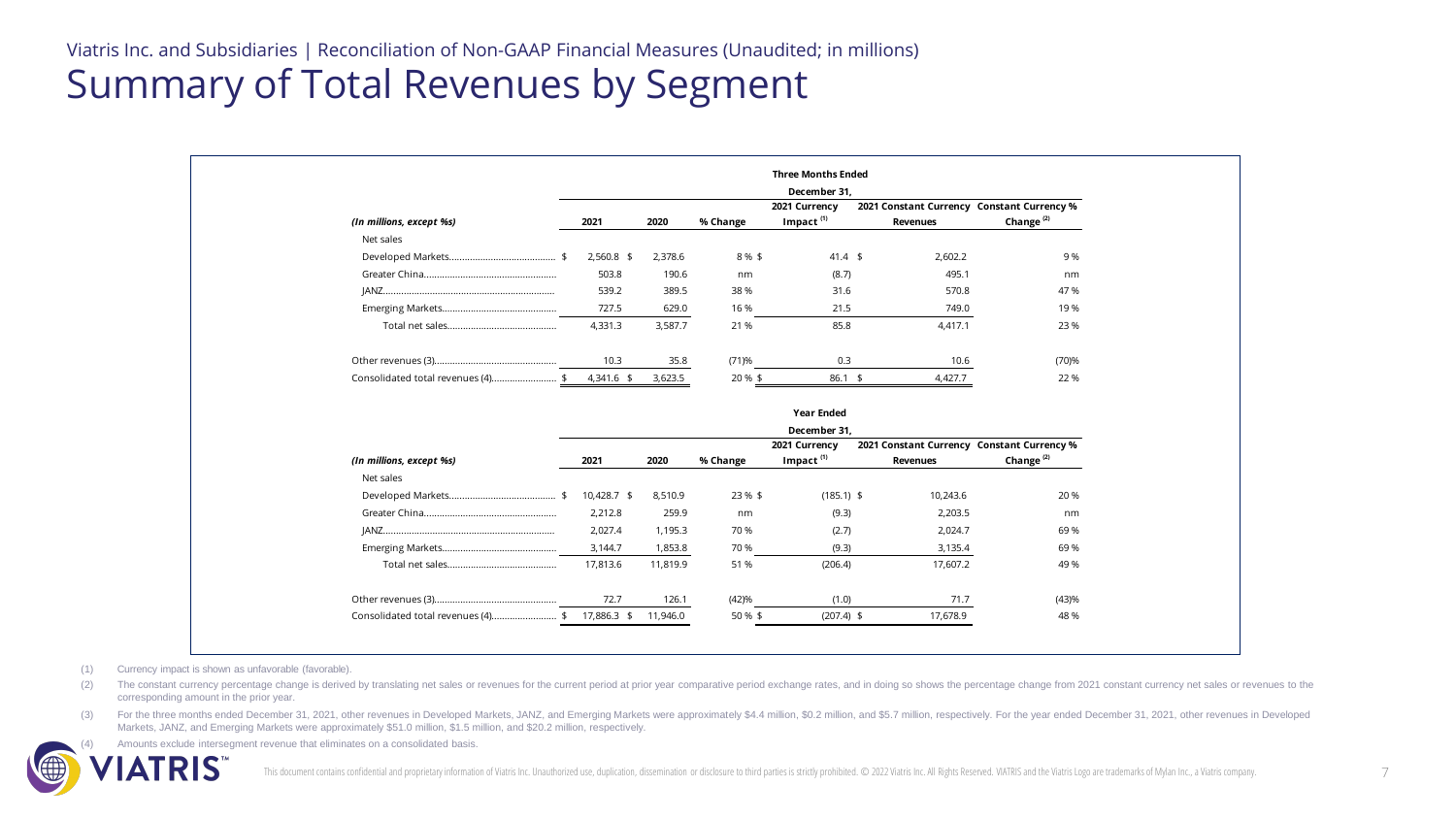|         | <b>Three Months Ended</b><br>December 31, |               | <b>Year Ended</b><br>December 31, |           |
|---------|-------------------------------------------|---------------|-----------------------------------|-----------|
|         | 2021                                      | 2020          | 2021                              | 2020      |
|         | $2,795.2$ \$                              | 2,917.1<br>\$ | 12,310.8 \$                       | 8,149.3   |
| Deduct: |                                           |               |                                   |           |
|         | (695.0)                                   | (861.1)       | (4,039.7)                         | (1,933.6) |
|         | (5.9)                                     | (5.4)         | (13.9)                            | (16.9)    |
|         | (135.2)                                   | (190.1)       | (534.7)                           | (207.7)   |
|         | (0.3)                                     | (0.4)         | (2.3)                             | (1.5)     |
|         | (75.9)                                    | (138.8)       | (333.0)                           | (438.1)   |
|         | \$<br>1,882.9 \$                          | $1,721.3$ \$  | 7,387.2 \$                        | 5,551.5   |
|         | $2,458.7$ \$                              | $1,902.2$ \$  | 10,499.1 \$                       | 6,394.5   |
|         | 57 %                                      | 52 %          | 59 %                              | 54 %      |

(a) U.S. GAAP gross profit is calculated as total revenues less U.S. GAAP cost of sales. U.S. GAAP gross margin is calculated as U.S. GAAP gross profit divided by total revenues. Adjusted gross profit is calculated as tota Adjusted gross margin is calculated as adjusted gross profit divided by total revenues.

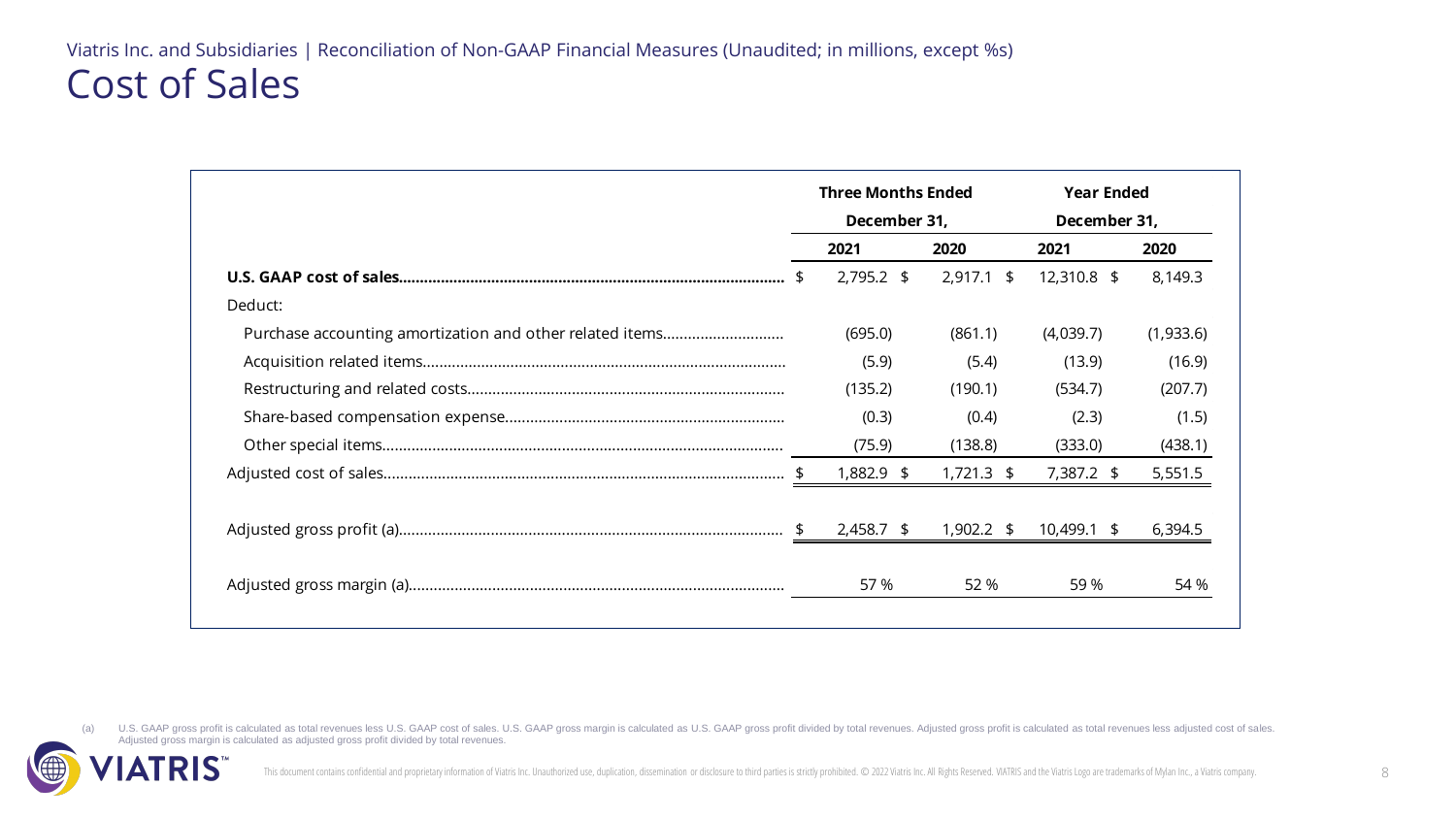Viatris Inc. and Subsidiaries | Reconciliation of Non-GAAP Financial Measures (Unaudited; in millions, except %s) R&D

|         | <b>Three Months Ended</b> |            | <b>Year Ended</b> |        |
|---------|---------------------------|------------|-------------------|--------|
|         | December 31,              |            | December 31,      |        |
|         | 2021                      | 2020       | 2021              | 2020   |
|         | $267.2$ \$                | $154.8$ \$ | $751.1$ \$        | 555.1  |
| Deduct: |                           |            |                   |        |
|         | (11.5)                    | (1.4)      | (12.6)            | (1.7)  |
|         | (1.4)                     |            | (13.3)            | (0.3)  |
|         | (1.0)                     | (0.7)      | (4.4)             | (2.3)  |
|         | (71.1)                    | (1.4)      | (83.2)            | (47.2) |
|         | $182.2$ \$                | $151.3$ \$ | 637.6 \$          | 503.6  |
|         | 4 %                       | 4 %        | 4 %               | 4 %    |

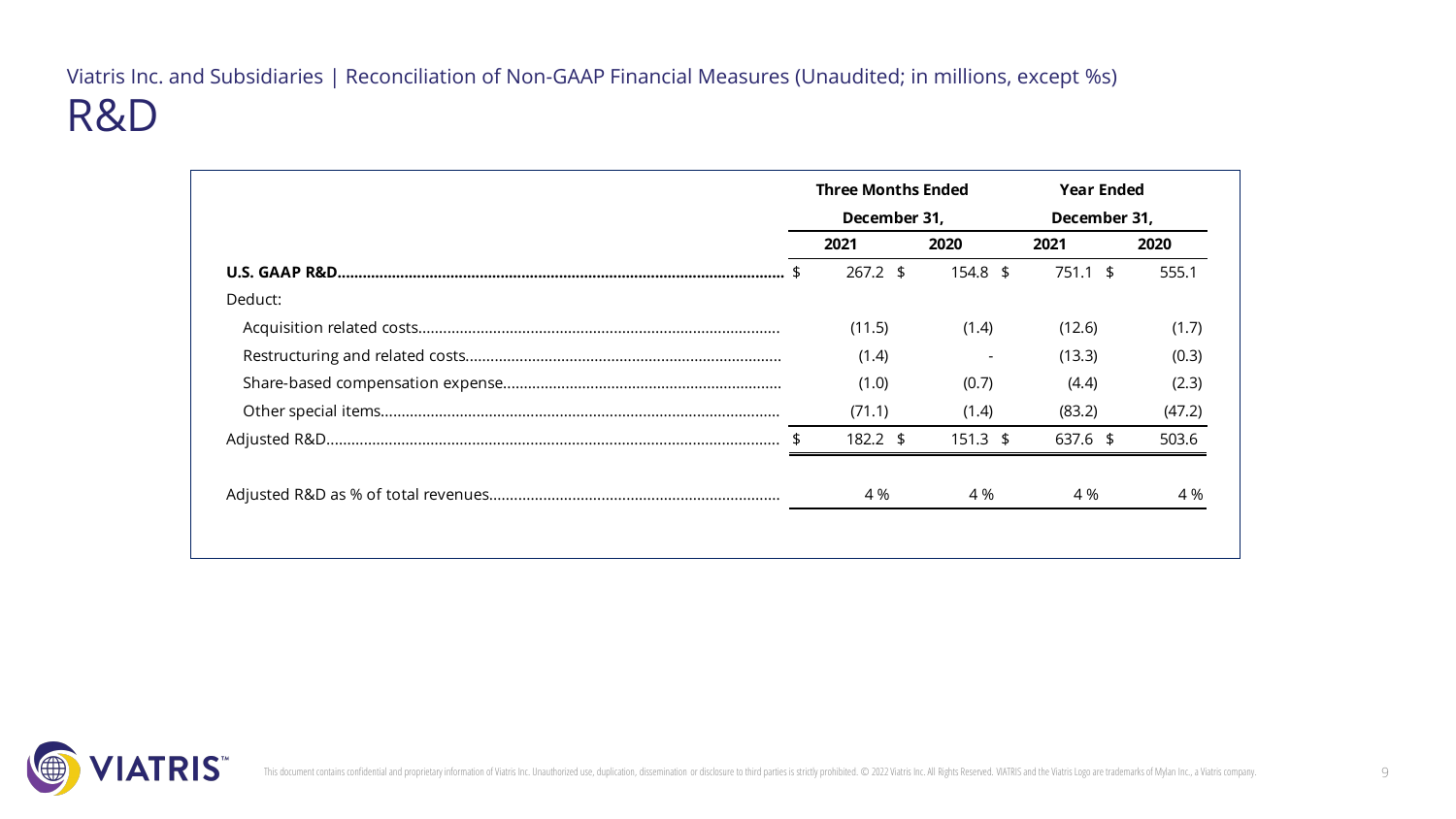|         | <b>Three Months Ended</b><br>December 31, |              | <b>Year Ended</b><br>December 31, |         |
|---------|-------------------------------------------|--------------|-----------------------------------|---------|
|         | 2021                                      | 2020         | 2021                              | 2020    |
|         | $1,082.9$ \$                              | $1,361.4$ \$ | $4,529.2$ \$                      | 3,344.6 |
| Deduct: |                                           |              |                                   |         |
|         | (67.5)                                    | (388.5)      | (208.1)                           | (595.0) |
|         | (21.4)                                    | (86.0)       | (351.5)                           | (115.0) |
|         | (21.2)                                    | (28.3)       | (104.4)                           | (75.4)  |
|         | (10.1)                                    | (31.7)       | (49.5)                            | (44.6)  |
|         | $962.7$ \$                                | $826.9$ \$   | $3,815.7$ \$                      | 2,514.6 |
|         | 22 %                                      | 23 %         | 21 %                              | 21 %    |

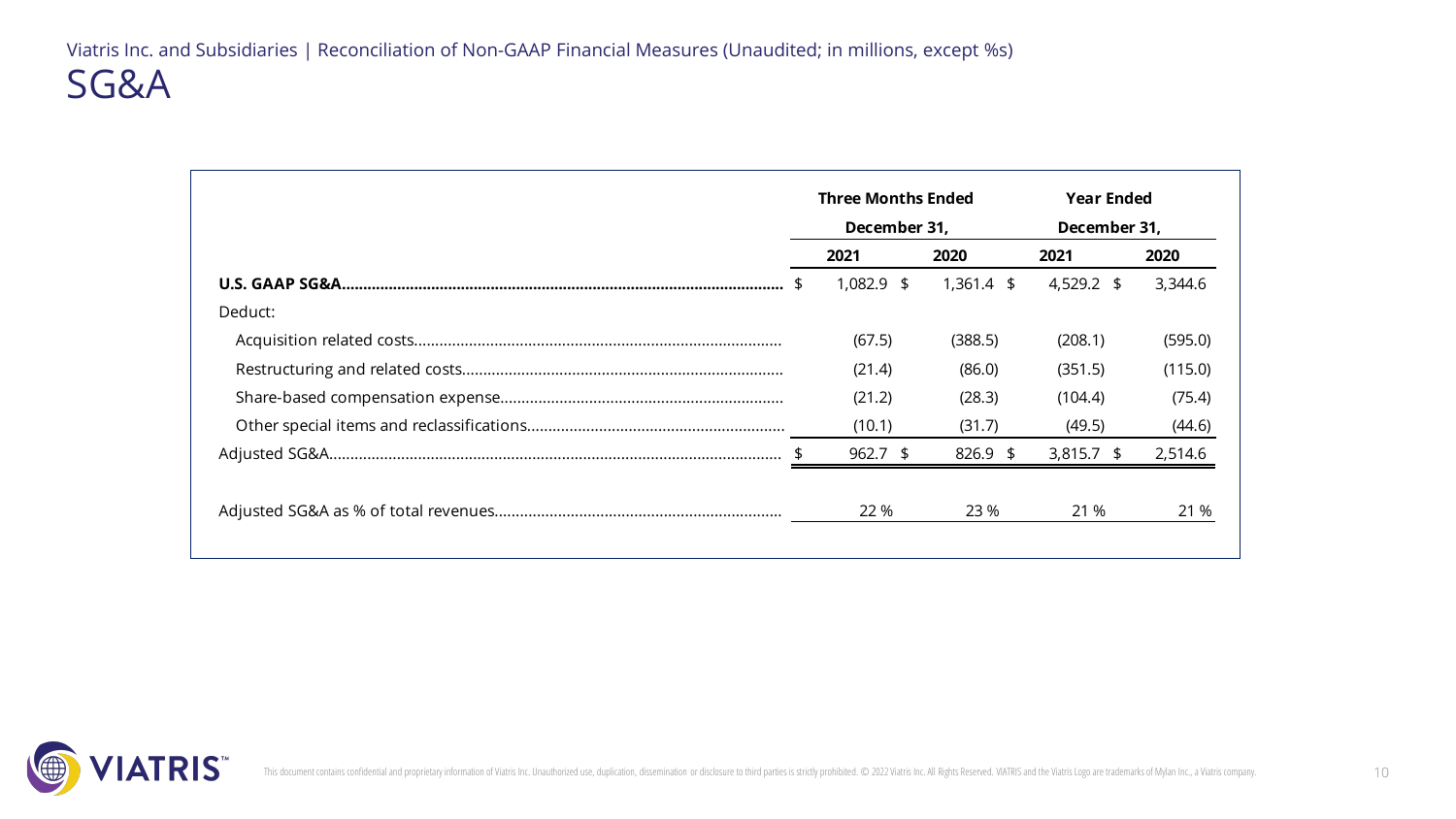| December 31,<br>December 31,<br>2020<br>2021<br>2021<br>$1,587.5$ \$<br>$1,624.0$ \$<br>$5,609.5$ \$<br>(273.9)<br>(71.3)<br>(329.2)<br>(85.0)<br>(3.5)<br>(113.5)<br>(120.2)<br>(534.5)<br>(713.5)<br>$1,144.9$ \$<br>978.2 \$<br>4,453.3 \$<br>$1,313.8$ \$<br>$924.0$ \$<br>$6,045.8$ \$ |  | <b>Three Months Ended</b> | <b>Year Ended</b> |         |
|---------------------------------------------------------------------------------------------------------------------------------------------------------------------------------------------------------------------------------------------------------------------------------------------|--|---------------------------|-------------------|---------|
|                                                                                                                                                                                                                                                                                             |  |                           |                   |         |
|                                                                                                                                                                                                                                                                                             |  |                           |                   | 2020    |
|                                                                                                                                                                                                                                                                                             |  |                           |                   | 4,007.5 |
|                                                                                                                                                                                                                                                                                             |  |                           |                   |         |
|                                                                                                                                                                                                                                                                                             |  |                           |                   | (107.8) |
|                                                                                                                                                                                                                                                                                             |  |                           |                   | (51.5)  |
|                                                                                                                                                                                                                                                                                             |  |                           |                   | (830.0) |
|                                                                                                                                                                                                                                                                                             |  |                           |                   | 3,018.2 |
|                                                                                                                                                                                                                                                                                             |  |                           |                   | 3,376.3 |
|                                                                                                                                                                                                                                                                                             |  |                           |                   |         |
|                                                                                                                                                                                                                                                                                             |  |                           |                   |         |

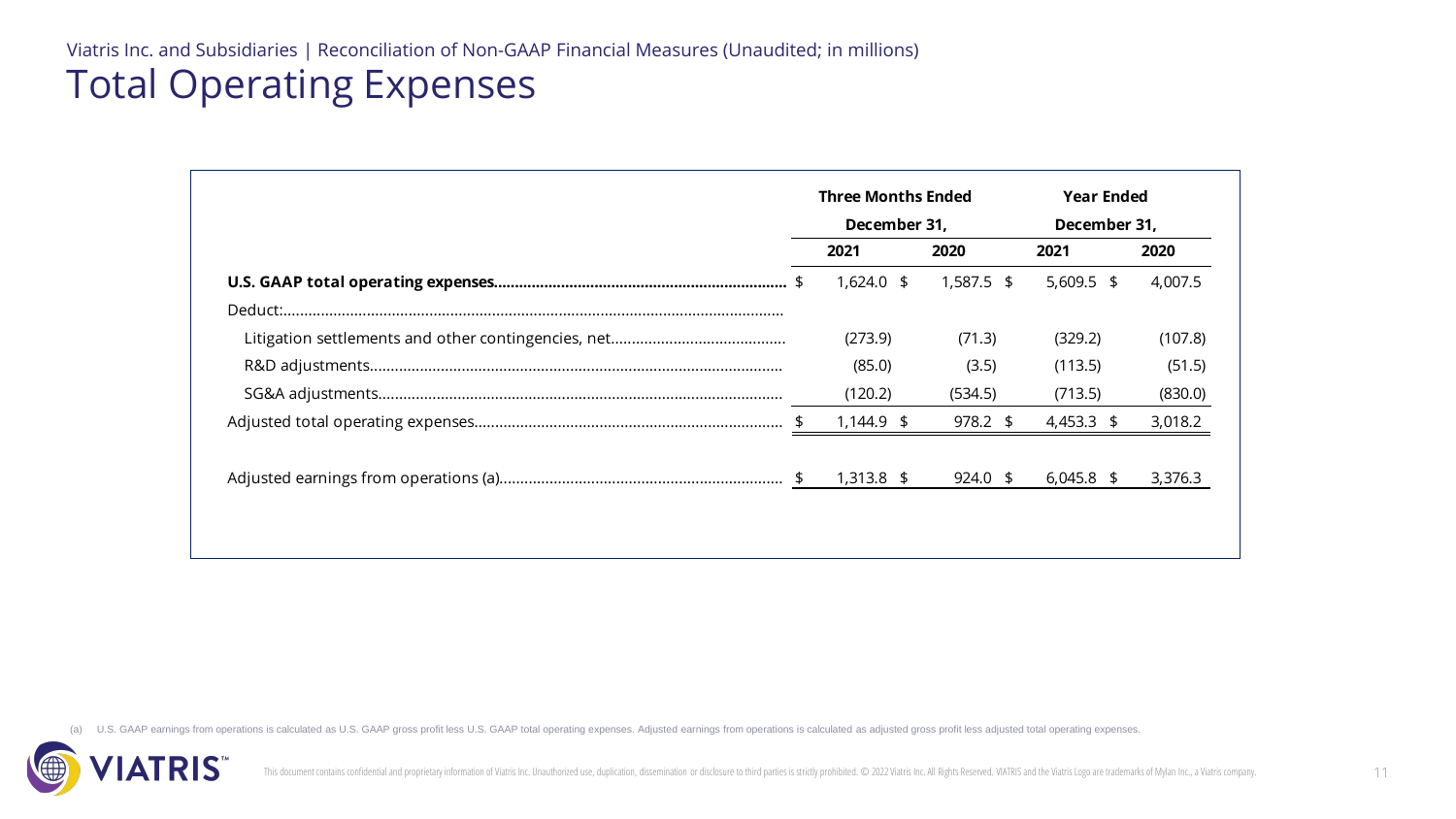|                                                          | <b>Three Months Ended</b> |                     | <b>Year Ended</b> |        |  |
|----------------------------------------------------------|---------------------------|---------------------|-------------------|--------|--|
|                                                          | December 31,              |                     | December 31,      |        |  |
|                                                          | 2021                      | 2020                | 2021              | 2020   |  |
|                                                          | $148.2 \text{ }$          | $144.4 \text{ }$ \$ | $636.2$ \$        | 497.8  |  |
| Add / (Deduct):                                          |                           |                     |                   |        |  |
|                                                          | (0.1)                     | (0.2)               | (0.5)             | (3.2)  |  |
|                                                          | (2.2)                     | (2.9)               | (9.5)             | (12.3) |  |
| Amortization of premiums and discounts on long-term debt | 16.9                      | 8.4                 | 68.5              | 8.4    |  |
|                                                          |                           | (0.1)               |                   | (0.1)  |  |
|                                                          | (1.1)                     | (1.4)               | (4.7)             | (5.6)  |  |
|                                                          | $161.7$ \$                | $148.2 \;$ \$       | $690.0 \;$ \$     | 485.0  |  |

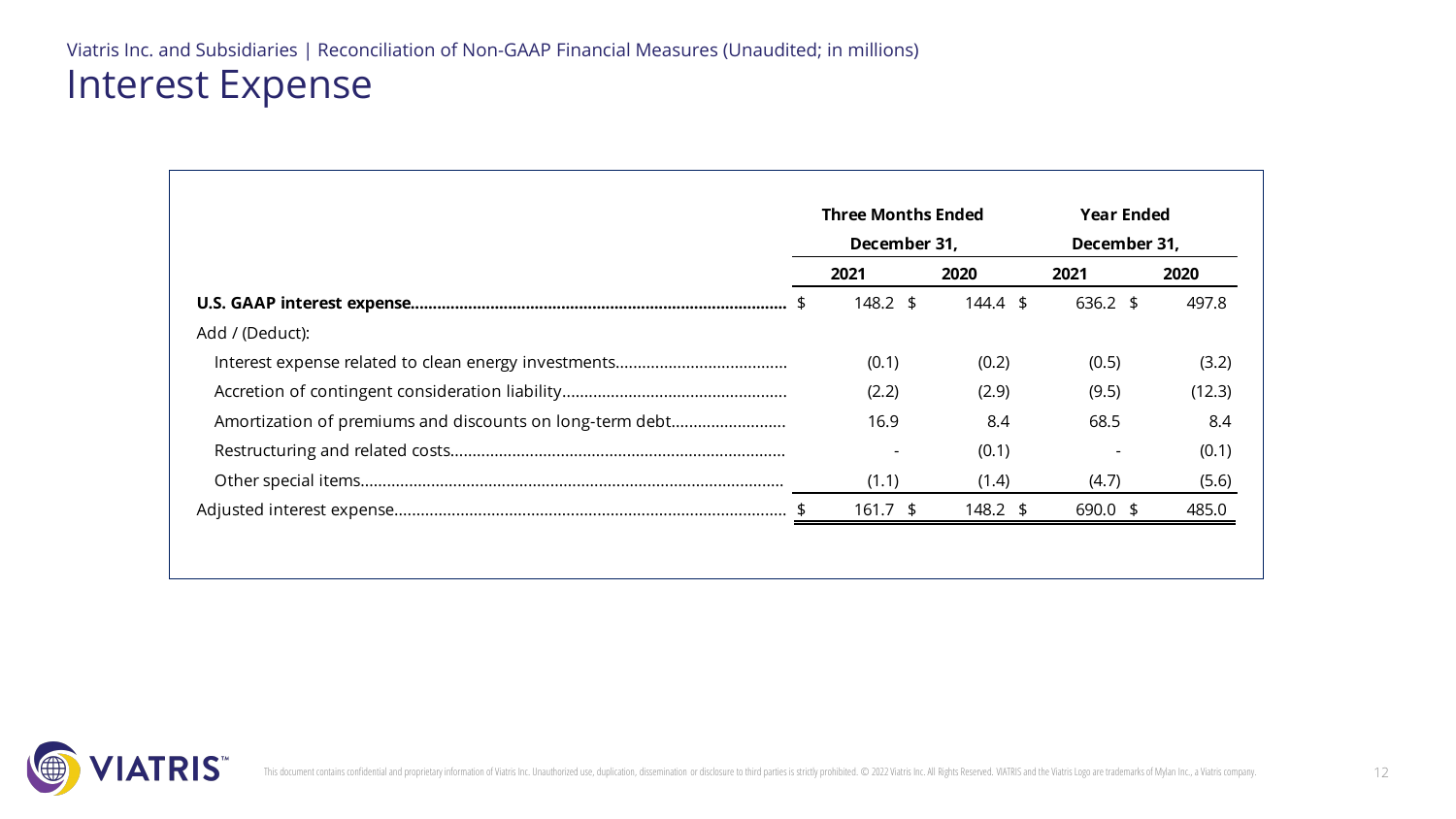|                 | <b>Three Months Ended</b> |             | <b>Year Ended</b><br>2021<br>$(5.8)$ \$<br>(61.9) |        |  |
|-----------------|---------------------------|-------------|---------------------------------------------------|--------|--|
|                 | December 31,              |             | December 31,                                      |        |  |
|                 | 2021                      | 2020        |                                                   | 2020   |  |
|                 | $(21.9)$ \$               | $(12.0)$ \$ |                                                   | 12.6   |  |
| Add / (Deduct): |                           |             |                                                   |        |  |
|                 | (9.7)                     | (11.0)      |                                                   | (48.4) |  |
|                 |                           |             |                                                   |        |  |
|                 | 5.7                       | 0.4         | 8.0                                               | 16.8   |  |
|                 | $(25.9)$ \$               | $(22.6)$ \$ | $(59.7)$ \$                                       | (19.0) |  |

(a) Adjustment represents exclusion of activity related to Mylan's clean energy investments, the activities of which qualify for income tax credits under section 45 of the U.S. Internal Revenue Code of 1986, as amended.

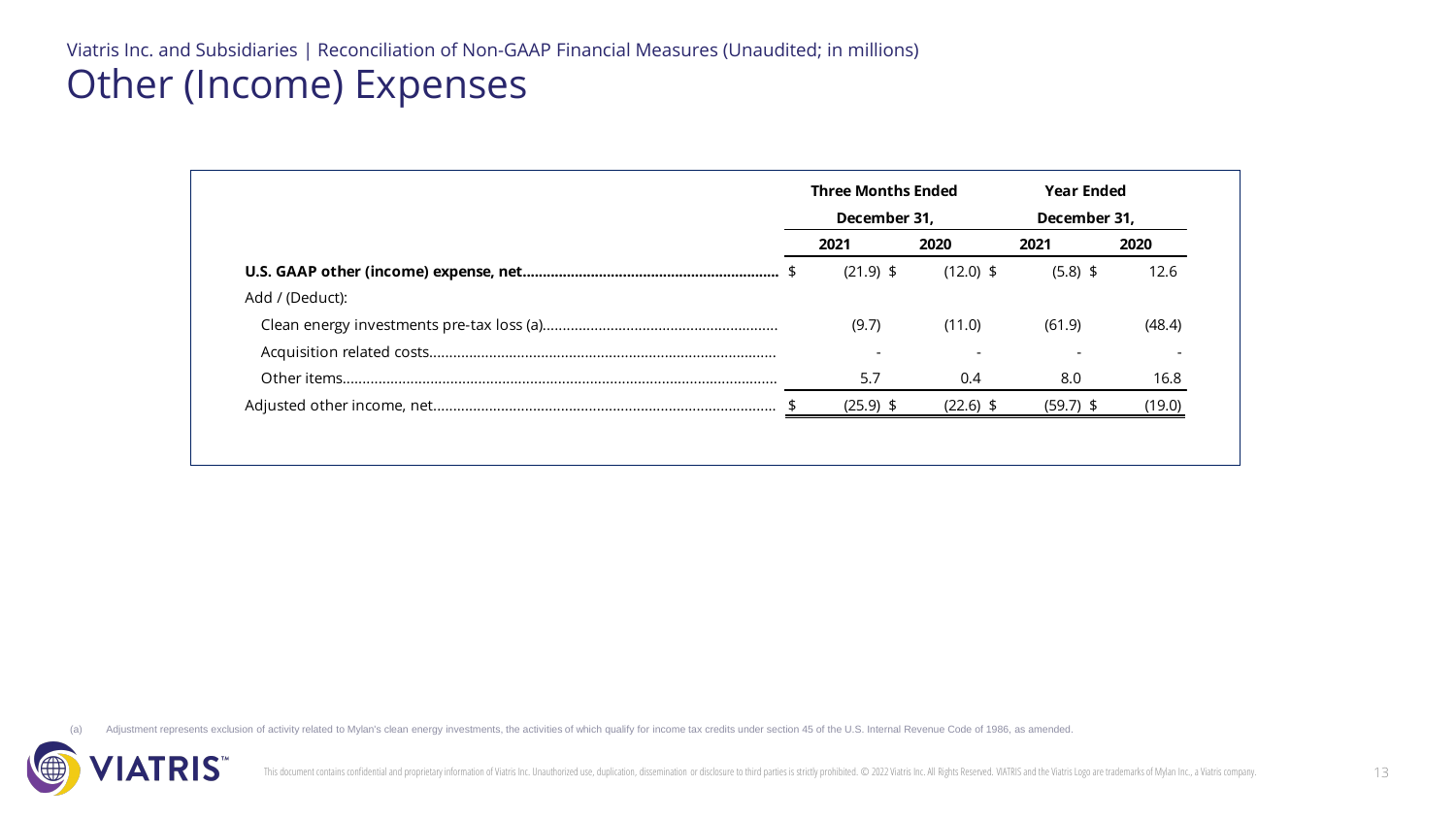|    | <b>Three Months Ended</b> |                | <b>Year Ended</b> |         |
|----|---------------------------|----------------|-------------------|---------|
|    | December 31,              |                | December 31,      |         |
|    | 2021                      | 2020           | 2021              | 2020    |
| \$ | $(203.9)$ \$              | $(1,013.5)$ \$ | $(664.4)$ \$      | (721.2) |
|    | 1,381.8                   | 1,811.8        | 6,079.9           | 3,631.4 |
|    | 1,177.9 \$                | 798.3 \$       | $5,415.5$ \$      | 2,910.2 |
|    | $59.9$ \$                 | $(97.7)$ \$    | $604.7$ \$        | (51.3)  |
|    | 146.2                     | 245.4          | 343.0             | 589.7   |
|    | 206.1<br>\$               | $147.7$ \$     | 947.7<br>\$       | 538.4   |
|    | 17.5 %                    | 18.5 %         | 17.5 %            | 18.5 %  |

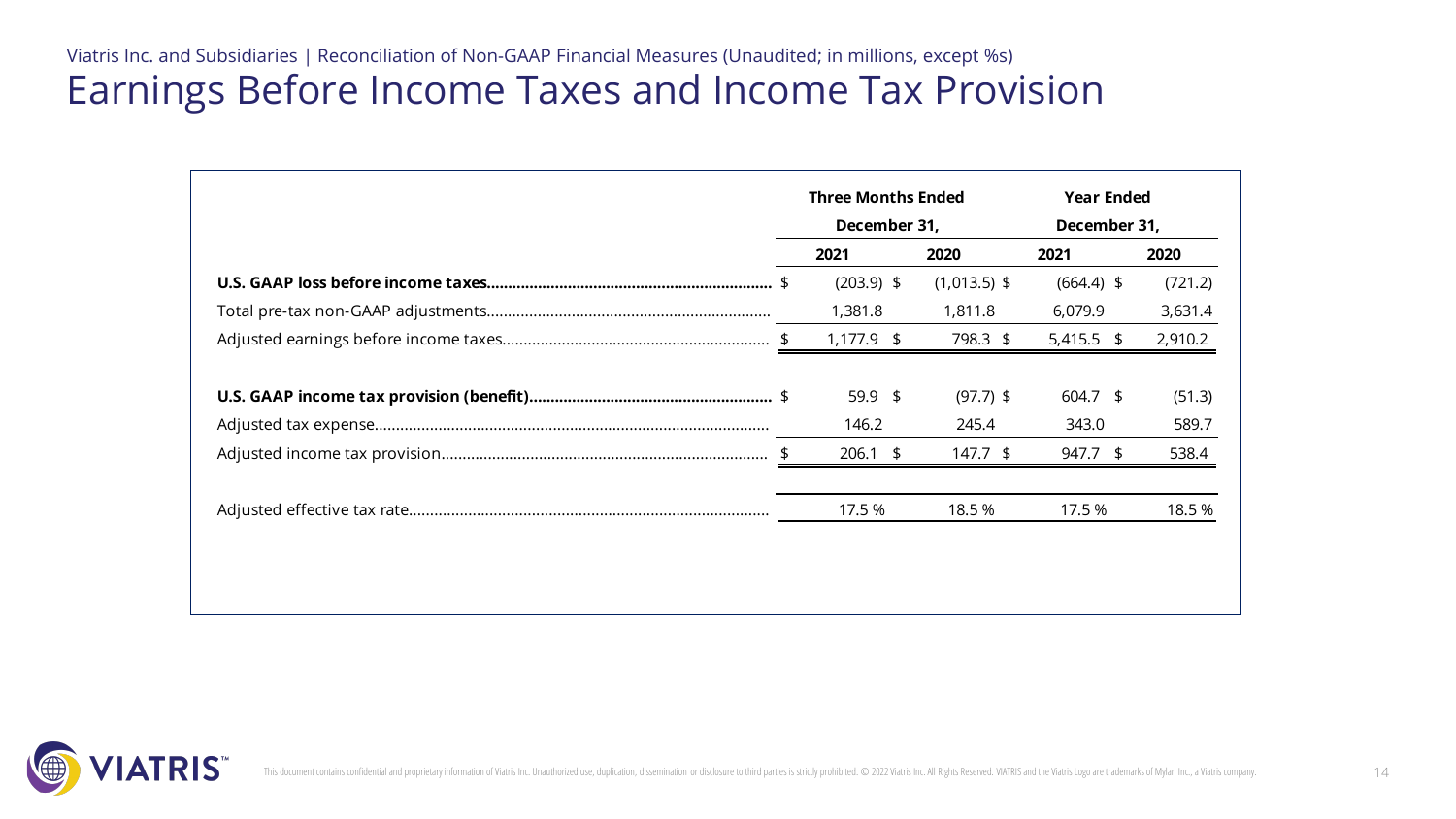### Viatris Inc. and Subsidiaries | Reconciliation of Non-GAAP Financial Measures (Unaudited; in millions) Combined Adjusted EBITDA

| (In millions)               | December 31, 2020 | Three months ended  Twelve months ended<br><b>December 31, 2020</b> |
|-----------------------------|-------------------|---------------------------------------------------------------------|
|                             | $(915.8)$ \$      | (669.9)                                                             |
| Add / (deduct) adjustments: |                   |                                                                     |
|                             | 11.0              | 48.4                                                                |
|                             | (97.7)            | (51.3)                                                              |
|                             | 144.4             | 497.8                                                               |
|                             | 953.1             | 2,216.1                                                             |
|                             | 95.0              | 2,041.1                                                             |
| Add adjustments:            |                   |                                                                     |
|                             | 29.4              | 79.2                                                                |
|                             | 71.3              | 107.8                                                               |
|                             | 819.4             | 1,426.0                                                             |
|                             | 1,015.1           | 3,654.1                                                             |
|                             |                   | 2,806.0                                                             |
|                             | 1.015.1           | 6,460.1                                                             |
|                             | 347.1             | 347.1                                                               |
|                             | $1,362.2$ \$      | 6,807.2                                                             |

(a) Includes clean energy investment financing and accretion of contingent consideration.

(b) Includes purchase accounting related amortization.

(c) See items detailed in the Reconciliation of U.S. GAAP Net Earnings to Adjusted Net Earnings.

(d) Amount represents an estimate of Upjohn's Adjusted EBITDA for the period from October 1, 2020 through the closing of the

Combination, including estimated adjustments.

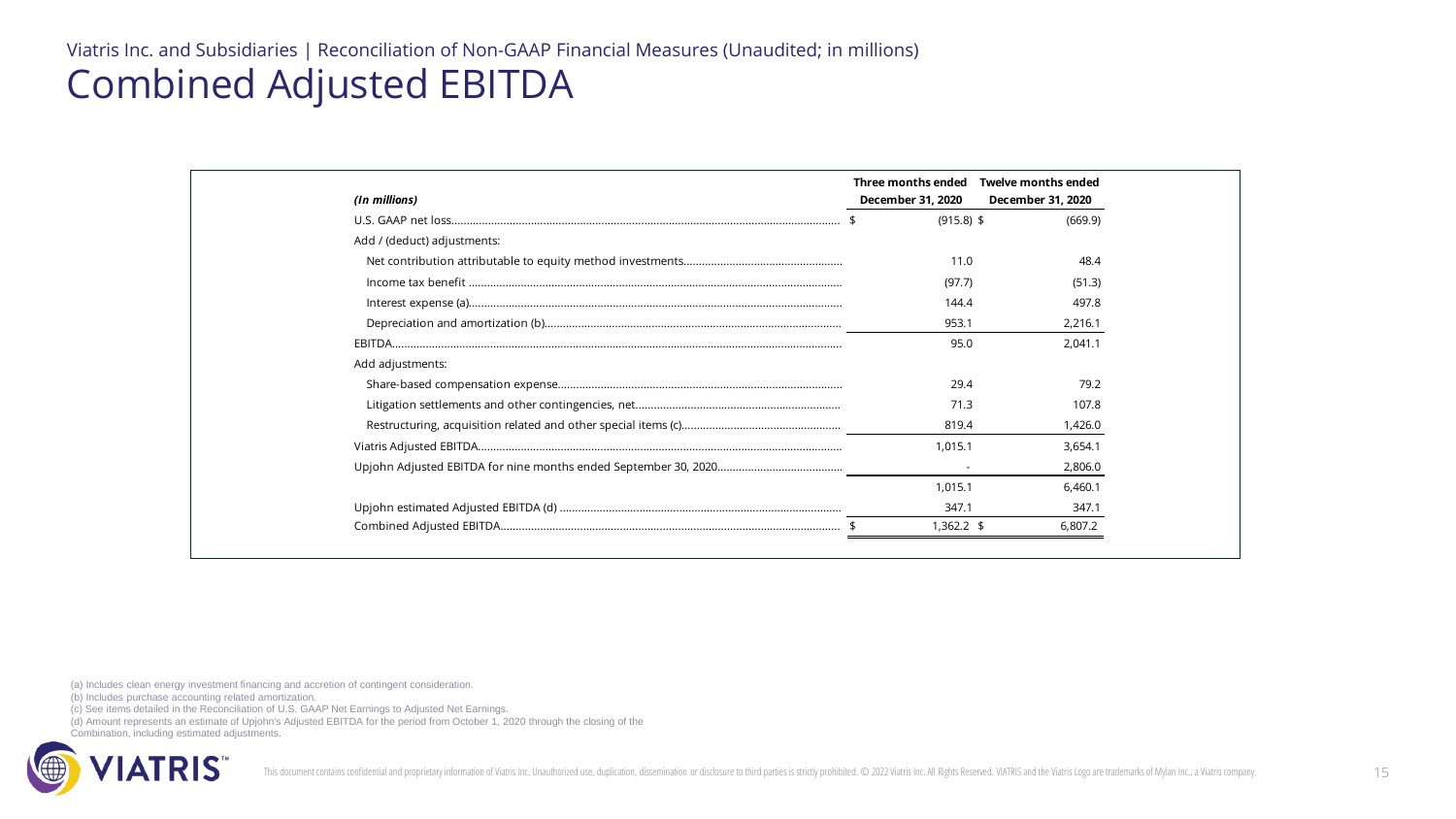|                                                             | Twelve Months Ended December 31, |                 |
|-------------------------------------------------------------|----------------------------------|-----------------|
| Viatris adjusted EBITDA                                     | \$                               | 2021<br>6,426.1 |
| Reported debt balances:                                     |                                  |                 |
| Long-term debt, including current                           |                                  |                 |
| portion<br>Short-term borrowings and other                  |                                  | 21,577.4        |
| current obligations                                         |                                  | 1,493.0         |
| Total                                                       |                                  | 23,070.4        |
| Add / (deduct):<br>Net premiums on various debt             |                                  |                 |
| issuances                                                   |                                  | (651.6)         |
| Deferred financing fees<br>Fair value adjustment for hedged |                                  | 42.4            |
| debt                                                        |                                  | (16.3)          |
| Total debt at notional amounts                              |                                  | 22,444.9        |
| Gross debt to adjusted EBITDA                               |                                  | 3.49x           |